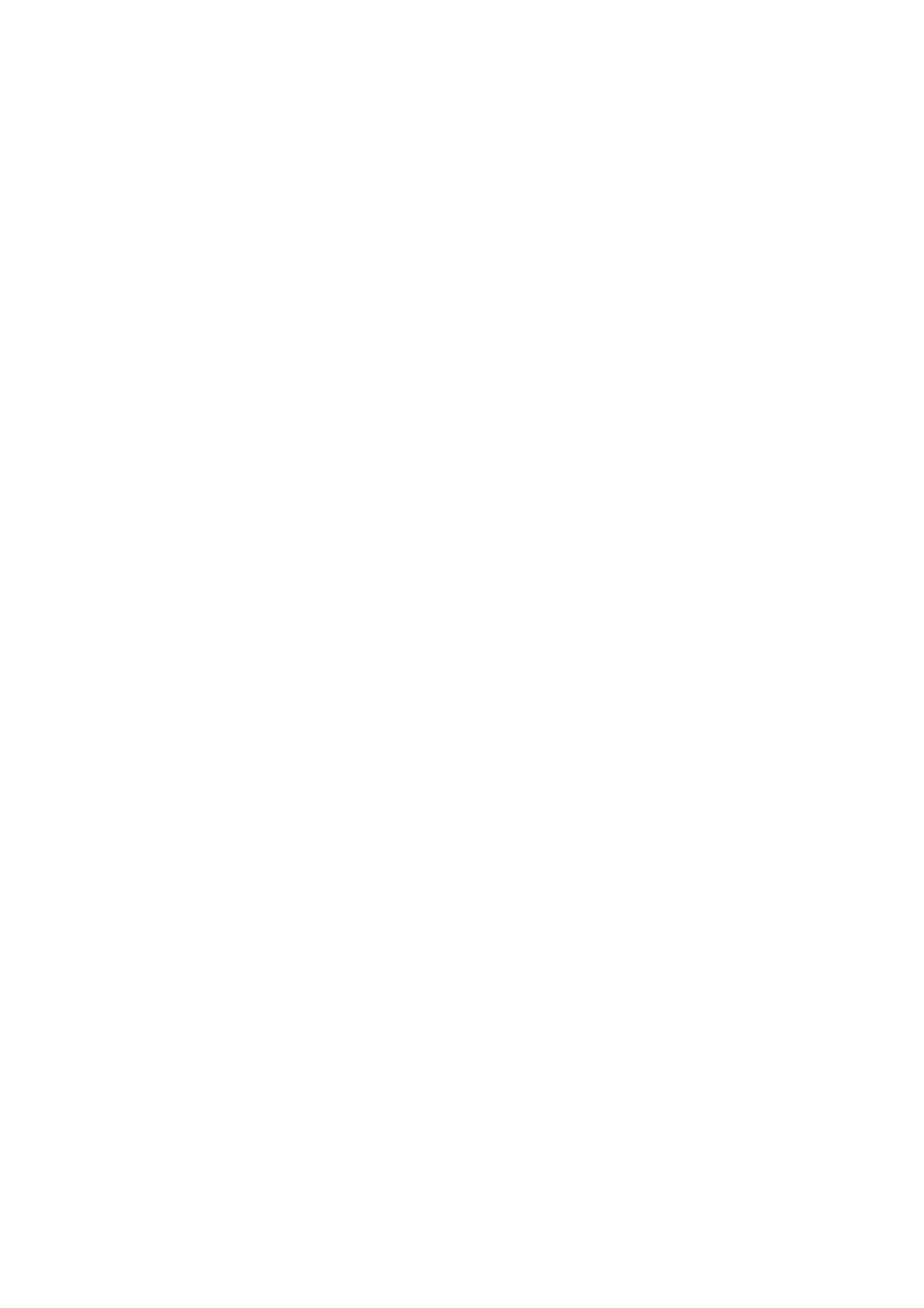

## **TUBOLARI RETTANGOLARI**

| <b>MATRICE</b><br>codice | L<br>mm | H<br>mm | Sp<br>mm       | <b>PESO</b><br>Kg/m |   |
|--------------------------|---------|---------|----------------|---------------------|---|
|                          |         |         |                |                     | ェ |
| NX10318                  | 160     | 80      | $\overline{4}$ | 5,011               |   |
| NX10491                  | 150     | 35      | 2              | 1,952               |   |
| <b>ER237</b>             | 120     | 40      | $\overline{2}$ | 1,685               |   |
| <b>NX2519</b>            | 120     | 20      | $\overline{2}$ | 1,469               |   |
| <b>NX3185</b>            | 100     | 50      | $\overline{2}$ | 1,574               |   |
| <b>NX2139</b>            | 100     | 20      | $\overline{2}$ | 1,226               |   |
| NX10335                  | 100     | 20      | 1,5            | 0,947               |   |
| <b>NX238</b>             | 80      | 40      | $\overline{2}$ | 1,252               |   |
| NX10336                  | 80      | 40      | 1,5            | 0,947               |   |
| <b>NX211</b>             | 80      | 20      | $\overline{2}$ | 1,037               |   |
| NX10493                  | 80      | 20      | 1,5            | 0,783               |   |
| NX10518                  | 80      | 20      | 1,4            | 0,734               |   |
| NX10492                  | 65      | 45      | 1,5            | 0,864               |   |
| <b>NX2473</b>            | 60      | 20      | 3              | 0,837               |   |
| NX10334                  | 60      | 20      | 1,5            | 0,623               |   |
| <b>NX2509</b>            | 40      | 20      | 1,5            | 0,470               |   |
| <b>NX240</b>             | 40      | 20      | $\overline{2}$ | 0,604               |   |
| <b>NX2467</b>            | 20      | 10      | 1,5            | 0,224               |   |



## **TUBOLARI QUADRATI**

| <b>MATRICE</b><br>codice | mm  | H<br>mm | Sp<br>mm       | <b>PESO</b><br>Kg/m | ᅎ |  |
|--------------------------|-----|---------|----------------|---------------------|---|--|
| NX10154                  | 100 | 100     | 3              | 3,143               | I |  |
| <b>NX602</b>             | 50  | 50      | 1,9            | 1,007               |   |  |
| NX10153                  | 50  | 50      | 3              | 1,523               |   |  |
| NX10337                  | 50  | 50      | 1,5            | 0,785               |   |  |
| NX10134                  | 45  | 45      | $\overline{2}$ | 0,948               |   |  |
| <b>NX2135</b>            | 40  | 40      | 2              | 0,821               |   |  |
| <b>NX1731</b>            | 30  | 30      | 1,8            | 0,548               |   |  |
| <b>NX2134</b>            | 20  | 20      | $\overline{2}$ | 0,388               |   |  |
|                          |     |         |                |                     |   |  |



## **PROFILI AD "U"**

| <b>MATRICE</b><br>codice | mm  | н<br>mm | Sp<br>mm | <b>PESO</b><br>Kg/m |        |
|--------------------------|-----|---------|----------|---------------------|--------|
| NX2466                   | 120 | 20      |          | 0,842               |        |
| <b>NX2511</b>            | 100 | 20      |          | 0,735               | ≏<br>ທ |
| <b>NX2144</b>            | 80  | 20      |          | 0,626               |        |